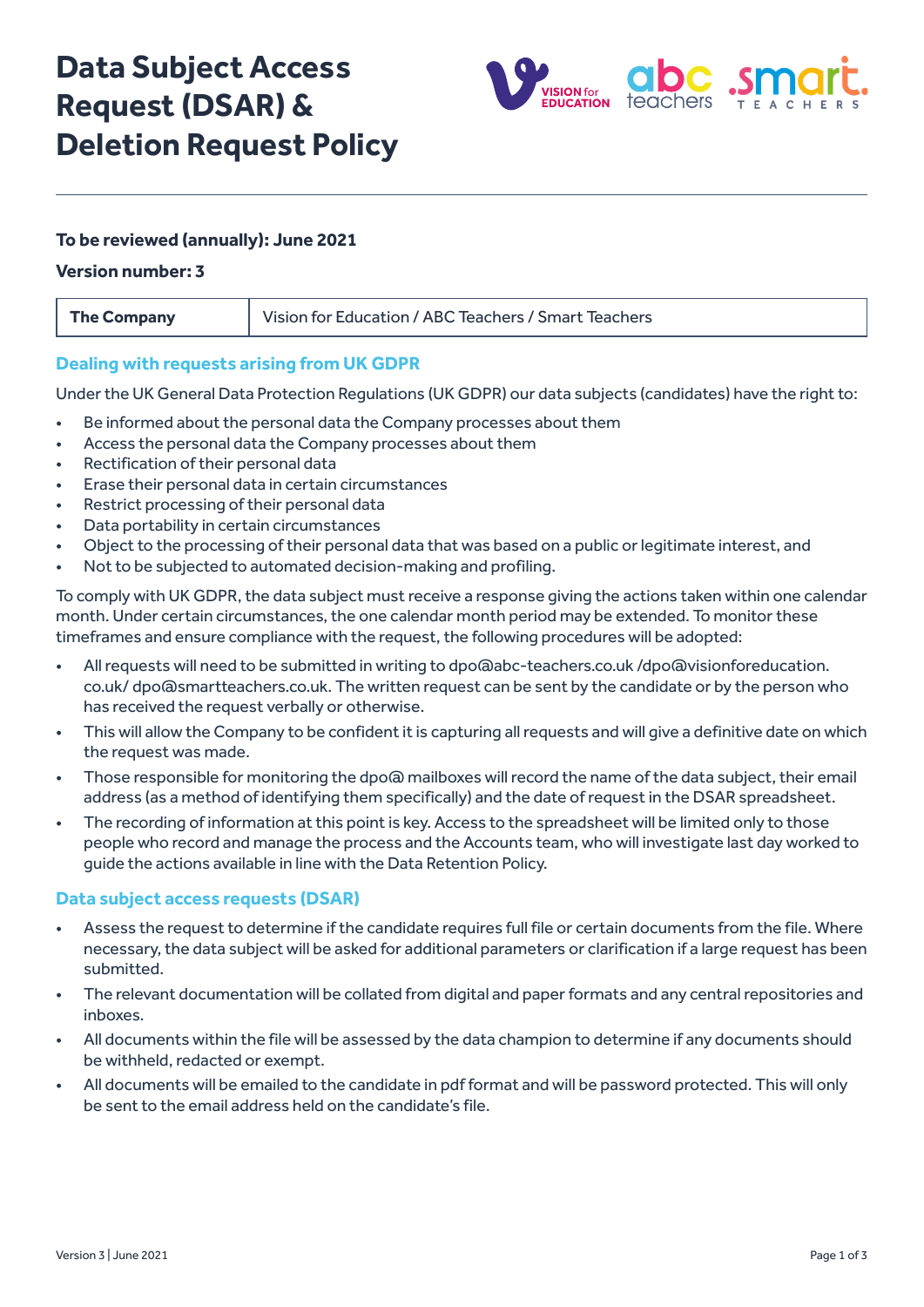# **Deletion requests**

• Once we have established the last day of work/date of registration/file creation date, we will use the Data Retention Policy to determine which information can be deleted and which information should be retained.

Under the Conduct Regulations, we must keep different documentation for differing periods of time. This legal requirement will guide the outcome of the deletion request. Having this documented on the shared spreadsheet will allow us to standardise the responses across the supply businesses. This sharing model will also allow a consensus to be reached on the more ambiguous or complex requests.

- Should the candidate request a full deletion, any staff who has had any involvement with the candidate will be contacted to delete any emails or data in relation to the candidate.
- The deletion request will then be passed to the Salesforce team for actioning on the CRM.
- Once the request has been actioned, the data subject will be contacted and the actions taken will be communicated. The timeline of actions, including the data subject identity, will be held on the One drive. We have a legitimate interest in doing this as should we ever need to restore the system from a back-up, we maintain the data subject's requests and actions taken.

# **National Tutoring Programme (NTP)**

#### **Pupil Data Subject Access Requests**

Should a school inform us that a pupil who has taken part in the NTP has submitted a DSAR, the following procedure will be followed:

- 1. Ask the Head Teacher/Principal, school DPO or Tuition Lead to put the request in writing to the agency DPO email:
- dpo@visionforeducation.co.uk
- dpo@abc-teachers.co.uk
- dpo@smartteachers.co.uk
- 2. We will collate all data which we currently hold (first name, initial, dates of tutoring sessions and feedback from tutoring sessions). This data will be collected from our NTP portal and/or the school's individual OneDrive folder.
- 3. The data will be assessed by the Data Champion to determine if anything should be withheld, redacted or exempt.
- 4. All data will be made available to the school through the school's individual OneDrive folder for their use in the DSAR and an email will be sent to the school to confirm that this has been done (see Template 1 below).
- 5. Ask the Head Teacher/Principal, school DPO or Tuition Lead to confirm in writing to the agency DPO email (see point 1. for agency DPO email address) that the information has been provided to the pupil.

#### **Template 1 – Email to school to confirm that pupil DSAR data is in OneDrive**

#### Dear INSERT NAME,

Following the pupil Data Subject Access Request (DSAR) which you informed us of on INSERT DATE, I can now confirm that all data related to this individual has now been placed in the INSERT FOLDER NAME folder in your school's secure OneDrive. The folder will be available for you to access for the next 48 hours after which time the data will be deleted from the OneDrive.

I would be grateful if you could confirm in writing that this information has been passed onto the pupil.

Kind regards,

INSERT NAME